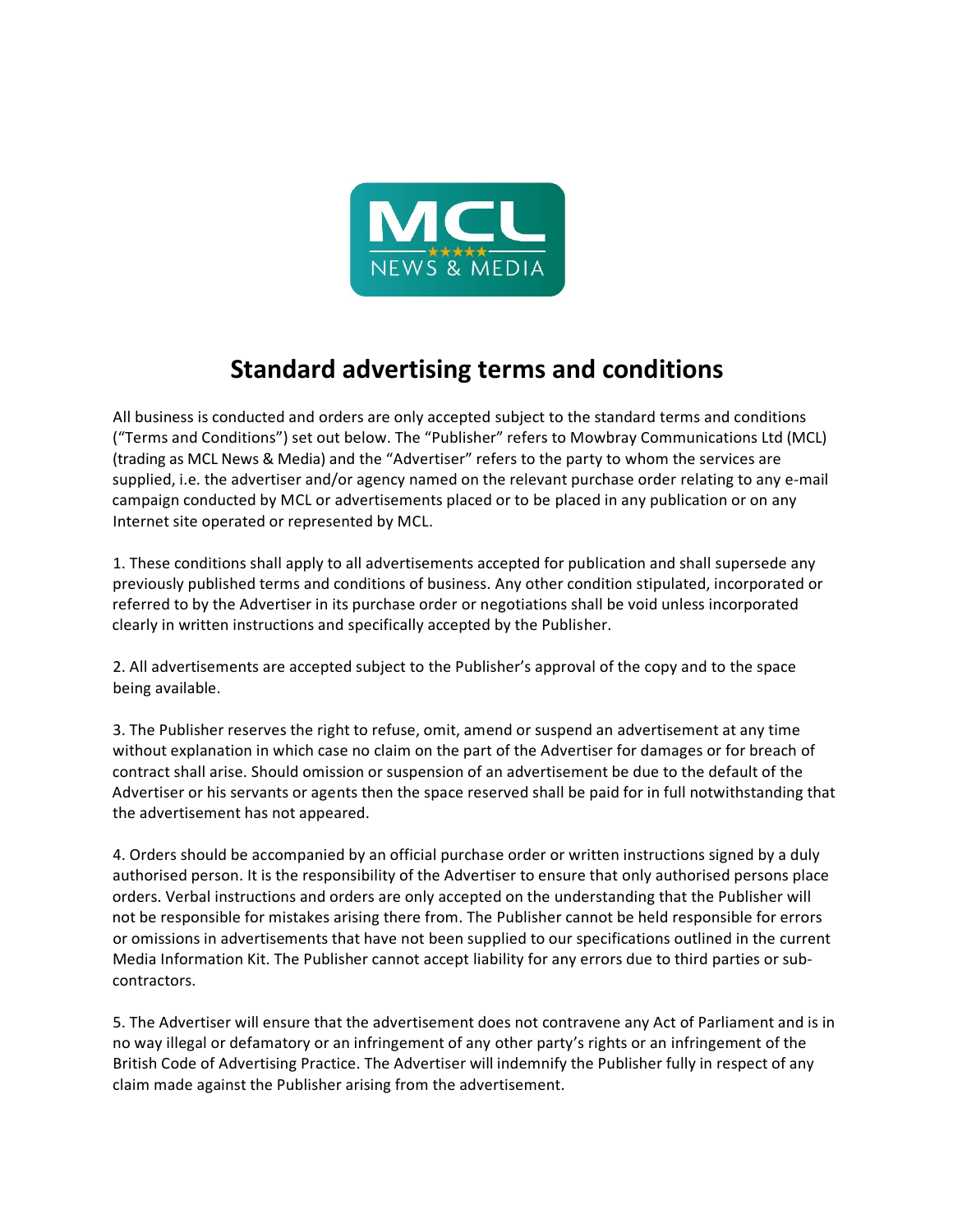6. Prices are as stated in the current Media Information Kit or as agreed at the time and date of the order, and are exclusive of VAT at the current rate, which shall be charged in addition where applicable and unless otherwise indicated. Advertisement rates are subject to revision at any time and orders are accepted on condition that the price binds the Publisher only in respect of the next issue to go to press. In the event of a rate increase the Advertiser will have the option to cancel the order without surcharge or continue the order at the revised cost.

7. Orders from new clients must be prepaid.

8. Accounts are subject to settlement in full by the end of the month following the month of invoice. Recognised advertising agencies will be allowed 10% commission on the quoted rates as appropriate provided payment is made by the due date and all other requirements are strictly complied with. This discount only applies to advertising agencies dealing direct with the Publisher. Agencies dealing with Textile Media Services Ltd are only eligible for a 10% commission discount if the published rate card is paid. The Publisher reserves the right to charge interest at the rate of 3% per month for late settlement of accounts from the due date up to the receipt of payment.

9. Any size, agency or series discounts is given in consideration of settlement being made within the Publisher's terms set out in clause 8. Failure to pay within these terms will result in full Rate Card being charged. If the Advertiser cancels the balance of a contract he relinquishes any right to a previously negotiated series discount and advertisements will be paid for at the full rate unless the contract has been suspended by decision of the Publisher — see clauses 2, 3 and 8.

10. Charges will be made to the Advertiser or his agent where the printers are involved in extra production work owing to acts or defaults of the Advertiser or his servants or agents. Additional cost incurred if materials are found to be unsuitable during production will be charged except if the whole or any part of such additional cost could have been avoided but for additional delay by the Publisher or his servants in ascertaining the unsuitability of materials so supplied.

11. All property supplied to the Publisher by or on behalf of the Advertiser shall, while it is in the possession of the Publisher or agents of the Publisher, or in transit to or from the Advertiser, be deemed at the Advertiser's risk unless otherwise agreed and the Advertiser should insure accordingly. The Publisher shall be under no liability if it shall be unable to carry out any provision of the contract for any reason beyond its control including Act of God, legislation, war, fire, flood, drought, failure of power supply, lock-out, strike or other dispute. The Publisher reserves the right to destroy all artwork and associated materials that have been in its custody for 12 months from the date of its last appearance.

12. At least four weeks notice in writing prior to copy date is required to stop or suspend an insertion.

13. Complaints regarding reproduction or placement of advertisements must be made in writing and must be received within four weeks of the publication date of the issue in question. 14. If copy instructions are not received by the relevant copy date the Publisher reserves the right to repeat the most appropriate copy available. 15. These Terms and Conditions together with the current Media Information Kit constitute the entirety of the Contract between the Publisher and the Advertiser. The contract is deemed to take place at the offices of the Publisher. No variation of or addition to the same shall be of legal effect, and no employee or agent of the Publisher is authorised to make any representation binding upon the Publisher unless such variation or addition is made in writing and signed by a Director of the company, Mowbray Communications Ltd.